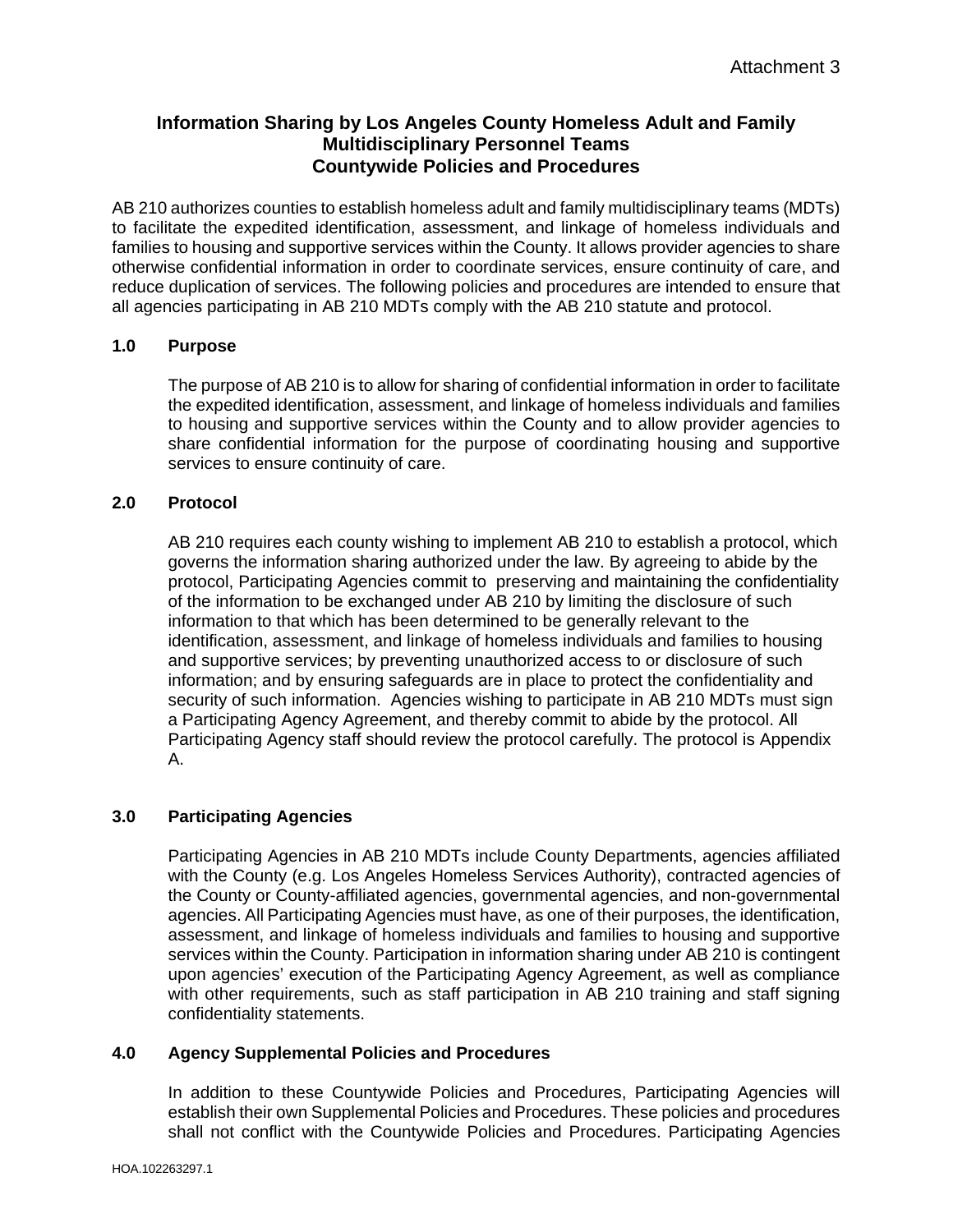must share their Supplemental Policies and Procedures with the Los Angeles County Chief Executive Office – Homeless Initiative (CEO-HI) no later than June 30<sup>th</sup> of each year.

## **5.0 Personnel**

A range of personnel who are trained in the identification and treatment of homeless adults and families may participate in homeless adult and family multidisciplinary personnel teams. Teams may include, but are not limited to, the following types of staff:

- Mental health and substance abuse services personnel and practitioners or other trained counseling personnel.
- Police officers, probation officers, or other law enforcement agents.
- Legal counsel for the adult or family representing them in a criminal matter.
- Medical personnel with sufficient training to provide health services.
- Social services workers with experience or training in the provision of services to homeless adults or families or funding and eligibility for services.
- Veterans services providers and counselors.
- Domestic violence victim service organizations, as defined in subdivision (b) of Section 1037.1 of the Evidence Code.
- Any public or private school teacher, administrative officer, or certified pupil personnel employee.
- Housing or homeless services provider agencies and designated personnel.

### **6.0 Formation of team**

- 6.1 AB 210 MDTs are comprised of two or more team members. Teams may exist on an ongoing basis (Ongoing AB 210 MDTs) or be formed in order to serve a particular client or clients (Client-specific MDTs).
- 6.2 Ongoing AB 210 MDTs may consist of personnel who are eligible to participate in AB 210 MDTs who work together on an ongoing basis and need to regularly share information in order to effectively serve their clients. For example, outreach teams may form ongoing AB 210 MDTs.
- 6.3 Ongoing AB 210 MDTs may also be engaged in broader data sharing efforts, such as generating a list of high utilizers of County services in order to prioritize serving such individuals and/or families, or aggregating data to track progress of County efforts to serve homeless individuals and families.
- 6.4 Client-specific AB 210 MDTs may form when authorized individuals establish contact with one another, verify their eligibility to participate in an MDT, and engage in information sharing. For MDT members who are not familiar with one another, verification of eligibility to participate in an MDT will be established through either an automated data system or by contacting designated point persons at each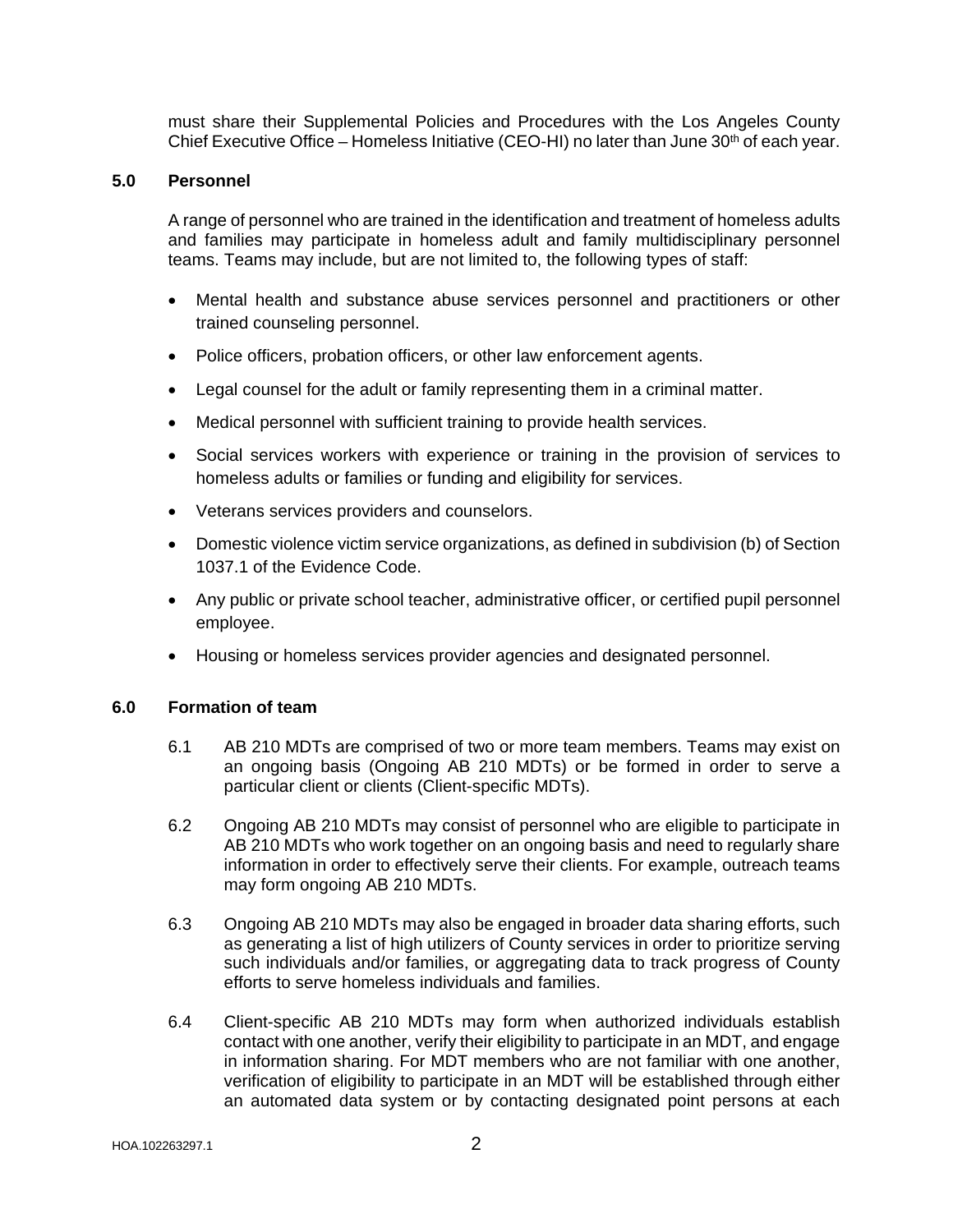agency who are able to assess eligibility and facilitate information sharing. Teams are disbanded when information sharing about a client is no longer necessary.

## **7.0 Information that can be shared under AB 210**

- 7.1 The members of AB 210 MDTs may share information that may be designated as confidential under State law, policy, or regulations, if they believe it is generally relevant to the identification, assessment, and linkage of homeless adults and families to housing and supportive services, provided that no information may be shared in a manner prohibited by federal law or regulations.
- 7.2 Information can only be shared under AB 210 if it pertains to homeless adults or families. Homeless is defined as any recorded instance of an adult or family selfidentifying as homeless within the most recent 12 months, or any element contained in service utilization records indicating that an adult or family experienced homelessness within the most recent 12 months.
- 7.3 The following relevant categories of information to be shared under AB 210 are identified in the AB 210 protocol:
- Demographic Information
- Contact Information
- Service and Program History
- Medical History
- Mental Health History
- Disability Status
- Housing and Homeless History and Status
- Benefit History and Status
- Criminal History and Status
- Probation Status
- Domestic Violence Status
- Employment and Educational History and Status
- High Risk Behavior, Violence, or Aggression History
- 7.4 There may be information that falls outside of the categories listed in 7.3 that is permissible to shared. Moreover, no Participating Agency is required to share any information simply because it falls into one of the categories listed.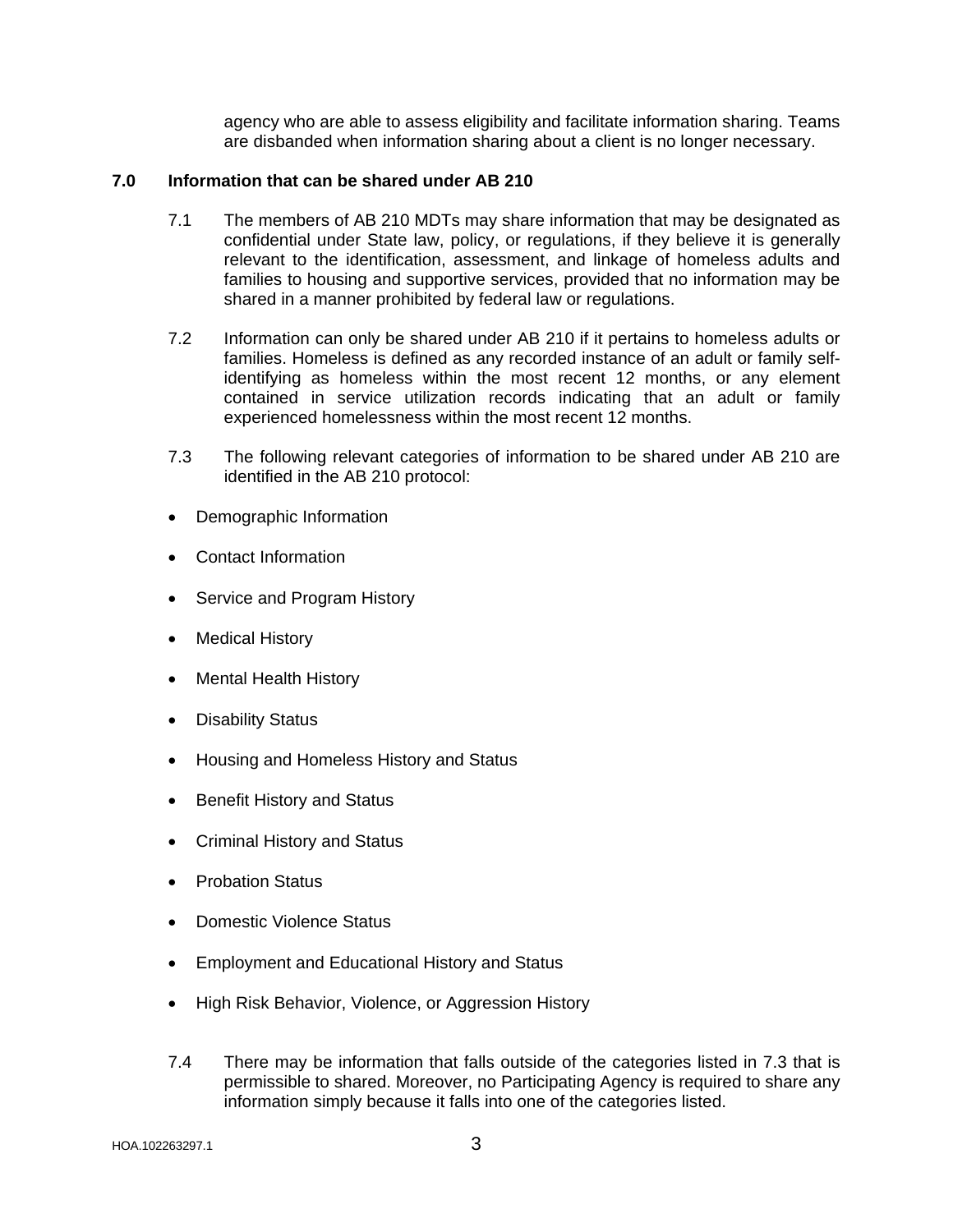- 7.5 Participating Agencies will delineate which pieces of information they will share in their Supplemental Policies and Procedures (described in section 4.0). Agencies may decide to share different information depending on the method of information sharing (as specified in section 10.0) or may determine that different information may be shared by different personnel.
- 7.6 Regardless of the type of information to be shared, personnel participating in an AB 210 MDT are required to ensure to the best of their abilities that information shared is complete, accurate, and up to date.

## **8.0 Information uses**

Information shared under AB 210 can be used to facilitate the identification and assessment of homeless adults and families and their linkage to the most appropriate housing and supportive services. Participating agencies may use information to coordinate care, ensure continuity of care, and reduce duplication and fragmentation of services.

#### **9.0 Restrictions on information sharing and information uses**

- 9.1 AB 210 does not supersede any federally mandated restrictions on information sharing. All personnel participating in MDTs must be familiar with the laws affecting their ability to share information under AB 210 and must comply with the letter and intent of these laws.
- 9.2 Testimony concerning information shared under AB 210 is not admissible in any criminal, civil, or juvenile court proceeding, notwithstanding any other law. Further, information and writings shared pursuant to this protocol shall be protected from discovery and disclosure by all applicable statutory and common law protections.
- 9.3 Representatives of domestic violence service organizations must obtain clients' consent in order to share confidential information regarding a domestic violence victim or the victim's family.
	- 9.3.1 Domestic violence service organizations must establish a policy delineating how they will obtain clients' consent, how frequently consent will be renewed, how consent will be tracked, and any other pertinent issues necessary to ensure appropriate consent has been secured prior to information sharing under AB 210.
- 9.4 Information provided by the Department of Public Health (DPH) and its contractors concerning substance abuse treatment is limited to indicating that there is no record of an individual in the Substance Abuse Prevention and Control (SAPC) records. No other information regarding substance abuse treatment delivered by DPH and its contractors may be shared.
- 9.5 Because AB 210 does not supersede Federal laws, the Health Insurance Portability and Accountability Act (HIPAA) still governs the disclosure of protected health information (PHI) by covered entities. HIPAA includes provisions that allow for disclosure of PHI for treatment purposes which generally means the provision, coordination, or management of health care and related services among health care providers or by a health care provider with a third party, consultation between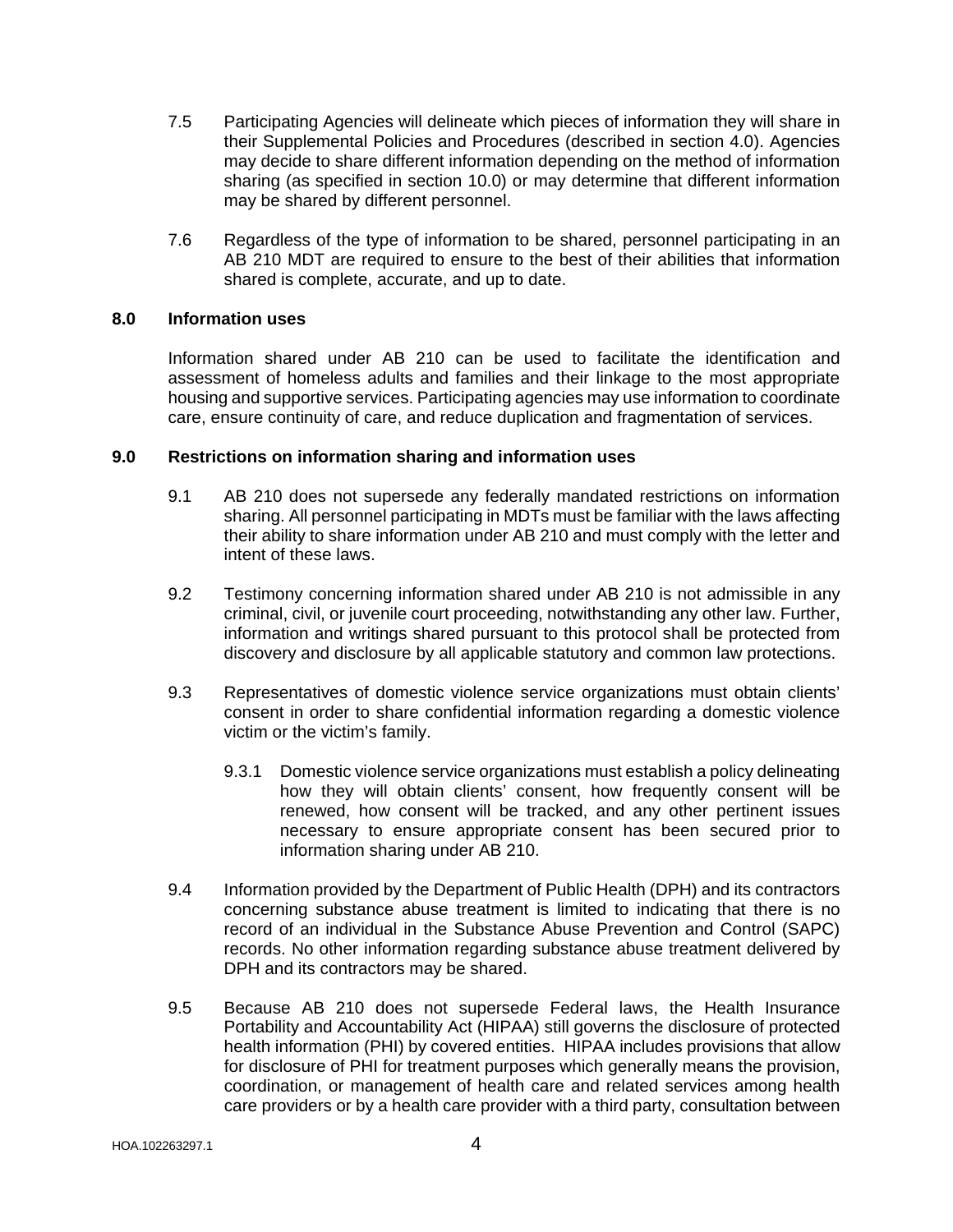health care providers regarding a patient, or the referral of a patient from one health care provider to another. For more information on the intersection between HIPAA and AB 210, see Appendix B.

#### **10.0 How information can be shared**

- 10.1 AB 210 MDTs may share information through "person-to-person" mechanisms, including one-on-one telephone or in-person conversations, electronic communications, and other modes of communication.
- 10.2 AB 210 MDTs may share information through the use of automated systems that facilitate exchange of data and other information.
- 10.3 AB 210 MDTs may share information through the exchange of data files in order to aggregate data to enhance service provision quality and efficiency, and to monitor system outcomes.

### **11.0 Confidentiality**

- 11.1 Ensuring confidentiality of information regarding homeless individuals and families is of critical importance. All Participating Agency personnel will be subject to the same confidentiality requirements as one another. All information shared between AB 210 MDT participants is private and confidential.
- 11.2 All Participating Agency personnel must sign a confidentiality statement prior to participating in AB 210 MDTs.
- 11.3 Participating Agencies must keep all personnel members' signed confidentiality statements on file for the duration of each personnel member's participation in AB 210 MDTs.
- 11.4 If a personnel member changes employer, and the new employer is also a Participating Agency, the personnel members must sign a new confidentiality statement.

### **12.0 Breaches**

- 12.1 The follow definitions apply to this section:
	- 12.1.1 Breach: The term "breach" means the unauthorized acquisition, access, use, or disclosure of PII and/or PHI which compromises the security, privacy or integrity of such information.
	- 12.1.2 Personally Identifiable Information (PII): PII is any information that identifies or describes an individual, including, but not limited to, names Social Security number, date of birth, physical description, home address, telephone number, education, financial matters, medical, or employment history. PII applies to all Multidisciplinary Teams who maintain such information.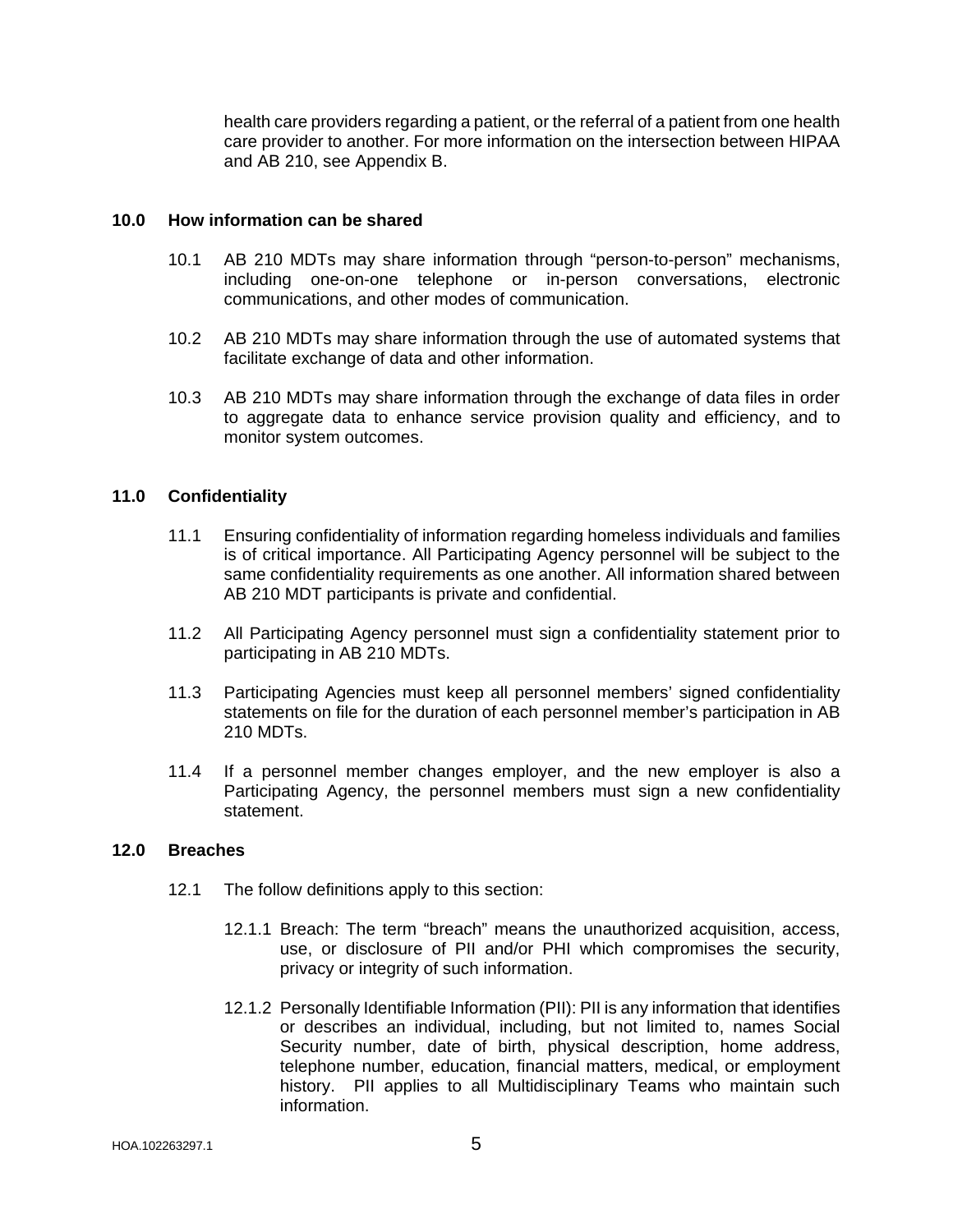- 12.1.3 Protected Health Information (PHI): PHI is information that relates to the past, present, or future of health, or payment for the health care that is individually identifiable health information, such as a person's name, physical description, medical record number, Social Security number that is transmitted or maintained in any form or medium, including electronic, written, or verbal. (Note that the term PHI is not applicable to all medical information and it applies only to HIPPA-covered entities and their business associates.)
- 12.2 The following procedures apply in the event of a breach or potential breach.
	- 12.2.1 If a Multidisciplinary Team (MDT) member discovers or becomes aware of a Breach or potential Breach of PII or PHI, they must immediately (same business day) report the Breach to the Los Angeles County Chief Executive Office, Homeless Initiative at (213) 893-7735 or [AB210@ceo.lacounty.gov,](mailto:AB210@ceo.lacounty.gov) who shall immediately report the breach to the following offices or individuals:
		- Office of Privacy, Chief Executive Office / Risk Management Division, [HIPAA@ceo.lacounty.gov](mailto:HIPAA@ceo.lacounty.gov)
		- The Chief Information Security Officer (CISO), Chief Executive Office / Chief Information Office Division, [rjohnson@ceo.lacounty.gov.](mailto:rjohnson@ceo.lacounty.gov)
		- Telephone call to (562) 940-3335, which is a 24 hour hotline operated by the Internal Services Department.
	- 12.2.2 If a law enforcement official who is a member of an MDT contacts another MDT member to request PII and/or PHI about a client who is *not* in the custody of the law enforcement agency, the MDT member shall direct the official to contact the Los Angeles County Chief Executive Office, Homeless Initiative, at (213) 893-7735 or homelessinitiative@lacounty.gov , who shall coordinate the request with County Counsel. If a law enforcement official who is not a member of an MDT contacts an MDT member to request PII and/or PHI, the MDT member should also contact the LA County Chief Executive Office, Homeless Initiative.
	- 12.2.3 Following the initial notice of the discovery of a potential Breach, the Office of Privacy and CISO will coordinate efforts with the Los Angeles County, Homeless Initiative to investigate and mitigate the Breach.
- 12.3 For further information on Los Angeles County Board of Supervisors policies regarding breaches, please see: Board of Supervisors Policy Number 6.109 and Board of Supervisors Policy Number 3.041.

### **13.0 Training**

13.1 All Participating Agency personnel must complete an AB 210 training prior to participating in AB 210 MDTs.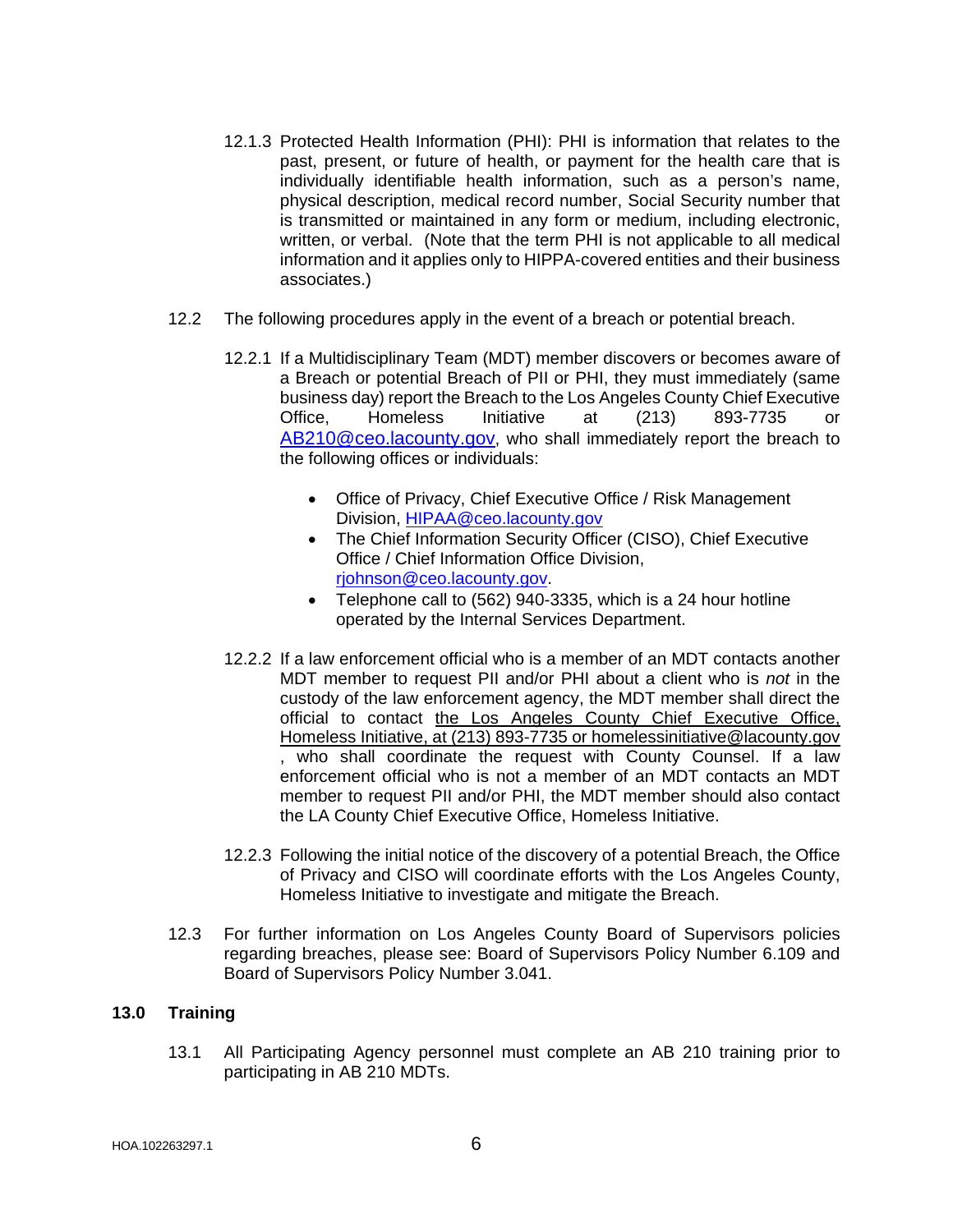- 13.2 Participating Agencies must keep verification of all personnel members' successful completion of an AB 210 training on file for the duration of the personnel member's participation in AB 210 MDTs.
- 13.3 If a personnel member changes employer, and the new employer is also a Participating Agency, training does not need to be repeated if the personnel member completed an AB 210 training while in the position occupied immediately prior to taking a new position. However, the personnel member must obtain verification of successful training completion from the previous employer and the new employer must keep this verification on file.
- 13.4 AB 210 trainings will be presented via webinar and made widely available through County and other learning management systems.

## **14.0 Information security**

14.1 Information shared electronically by County Departments under AB 210 is subject to the Los Angeles County Board of Supervisors Policy 6.100, Information Technology and Security Policy.

## **15.0 Inquiries about and changes to Policies and Procedures**

- 15.1 Any inquiries about these Policies and Procedures should be directed to CEO-HI.
- 15.2 Any changes to these Policies and Procedures will be approved by CEO-HI. All Participating Agencies will receive a copy of revised Policies and Procedures upon such approval.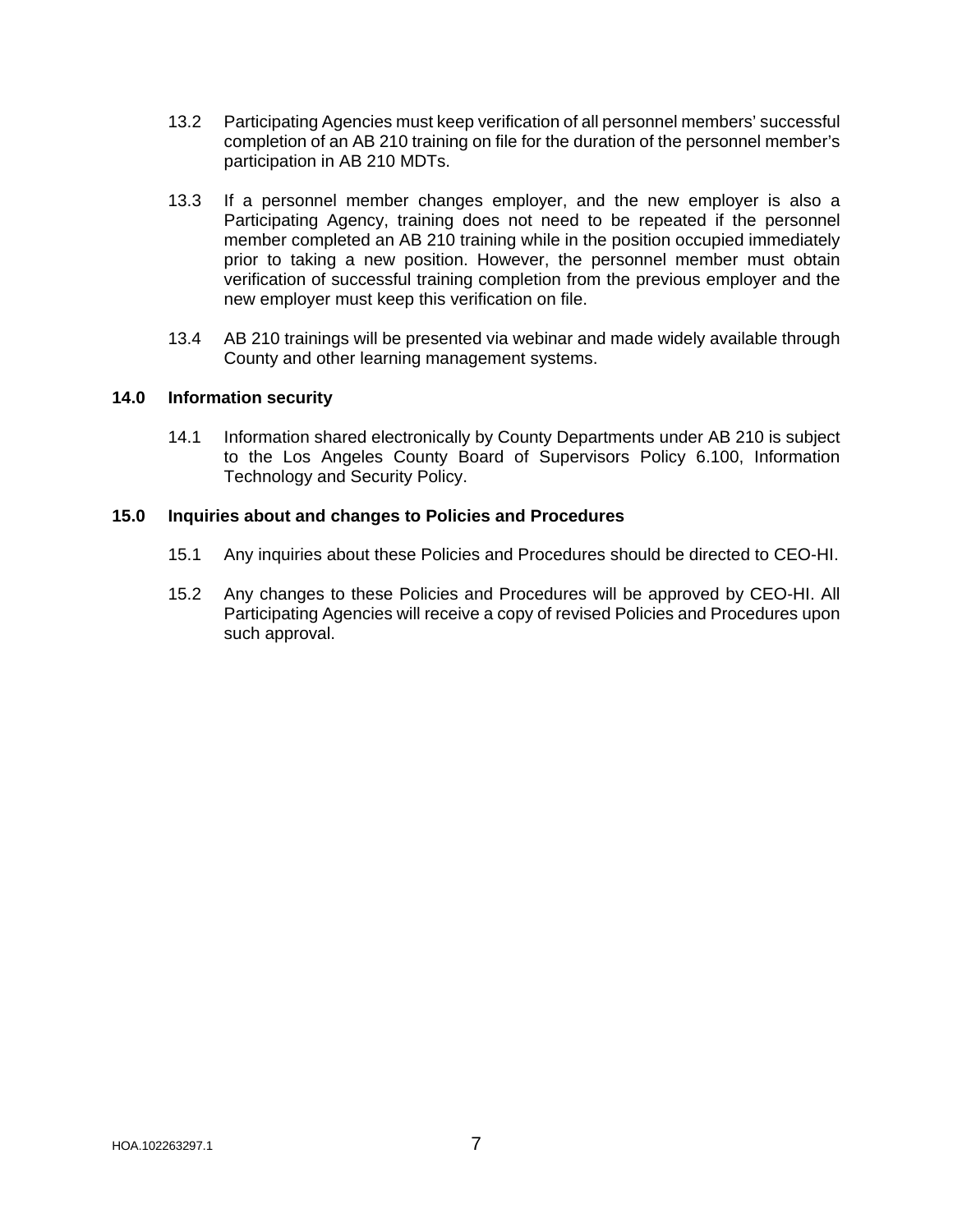# **LOS ANGELES COUNTY PROTOCOL GOVERNING INFORMATION SHARING BY LOS ANGELES COUNTY HOMELESS ADULT AND FAMILY MULTIDISCIPLINARY PERSONNEL TEAMS CONVENED PURSUANT TO WELFARE AND INSTITUTIONS CODE SECTION 18999.8**

In passing Assembly Bill 210 (which became effective on January 1, 2018), the State Legislature recognized that the exchange of otherwise confidential information within multidisciplinary personnel teams is critically important to facilitating the expedited identification, assessment, and linkage of homeless adults and families to housing and supportive services within the County. With the implementation of AB 210, homeless adult and family multidisciplinary personnel teams will be able to share such information to coordinate services and ensure continuity of care.

**5.0** The County and each of the agencies participating in this protocol are committed to preserving and maintaining the confidentiality of the information to be exchanged under this protocol by limiting the disclosure of such information to that which has been determined to be generally relevant to the identification, assessment, and linkage of homeless individuals and families to housing and supportive services; by preventing unauthorized access to or disclosure of such information; and by ensuring safeguards are in place to protect the confidentiality and security of such information.

## **Purpose of this Protocol**

This protocol is drafted and implemented in accordance with Welfare and Institutions Code (WIC) section 18999.8 and is specifically intended to apply to the sharing of confidential information by the homeless adult and family multidisciplinary personnel teams established pursuant to that section. The sharing of confidential information pursuant to this protocol is intended to facilitate the expedited identification, assessment, and linkage of homeless individuals to housing and supportive services within the County and to allow provider agencies to share confidential information for the purpose of coordinating housing and supportive services to ensure continuity of care. This protocol is also intended to ensure that confidential information gathered by the team is not disclosed in violation of State or federal law.

# **Definitions**

Unless otherwise indicated, the terms used in this protocol shall have the same meaning as in Welfare and Institutions Code section 18999.8.

# **Participating Agencies**

Los Angeles County Departments, their contracted agency providers, other governmental agency partners, and any other agencies/organizations that has, as one of its purposes, the identification, assessment, and linkage of homeless individuals to housing and supportive services to homeless adults or families within the County, may become "Participating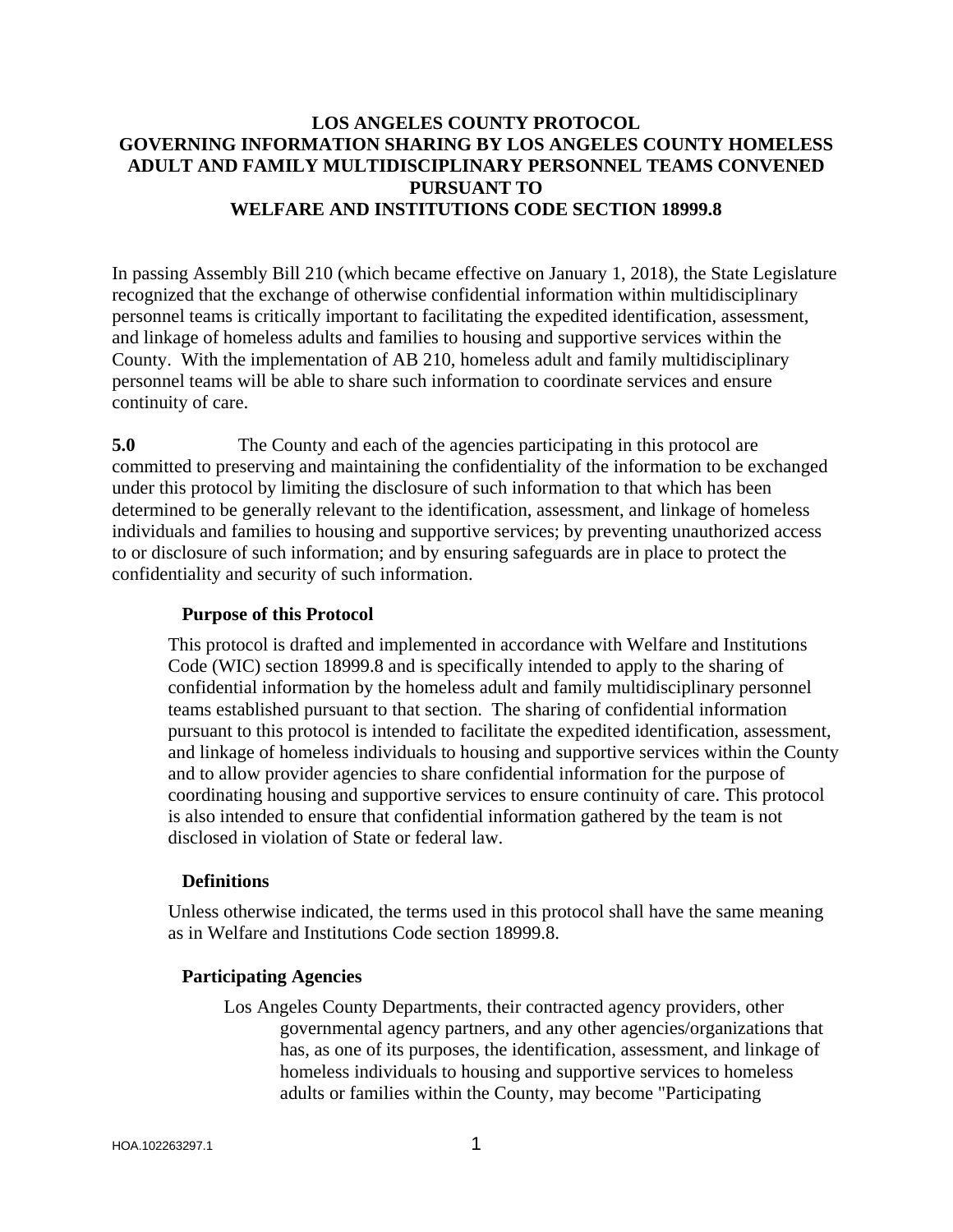Agencies" subject to this protocol. Pursuant to WIC 18999.8(b)(3), Participating Agencies in the County include but are not limited to:

Alternate Public Defender (APD) Community Development Commission (CDC) Chief Executive Office (CEO) Department of Health Services (DHS) Department of Mental Health (DMH) Department of Public Health (DPH) Department of Public Social Services (DPSS) Housing Authority of the County of Los Angeles (HACoLA) Los Angeles County Office of Education (LACOE) Los Angeles Homeless Services Authority (LAHSA) Sheriff's Department (LASD) Department of Military & Veterans Affairs (MVA) Public Defender (PD) Probation Department (Probation) Workforce Development, Aging and Community Services Department (WDACS) Contracted Agencies of any of the above-listed Participating Agencies (Contracted Agencies) Governmental agencies working in partnership with any of the abovelisted Participating Agencies (Governmental Agencies) Non-Governmental agencies working in partnership any of the above listed Participating Agencies (Partner Agencies)

- Additional County Departments, Contracted Agencies, Governmental Agencies, and Partner Agencies may be added as a Participating Agency upon approval by CEO Homeless Initiative (CEO-HI) and compliance with applicable terms herein.
- Agencies will sign a Participating Agency Agreement (Agreement) to certify their participation and commitment to abide by all requirements in the Agreement.
- All Participating County Departments will receive notice if a Participating County Department elects to cease participation or when an additional County Department becomes a Participating Agency.

### **Establishment of the Multidisciplinary Personnel Teams**

Personnel of any Participating Agency who meet the criteria set forth in WIC 18999.8(b)(2) shall be eligible to participate as members of a homeless adult and family multidisciplinary team. The multidisciplinary personnel team may include any or all of those categories of persons listed in WIC section 18999.8(b)(2) and in Attachment B.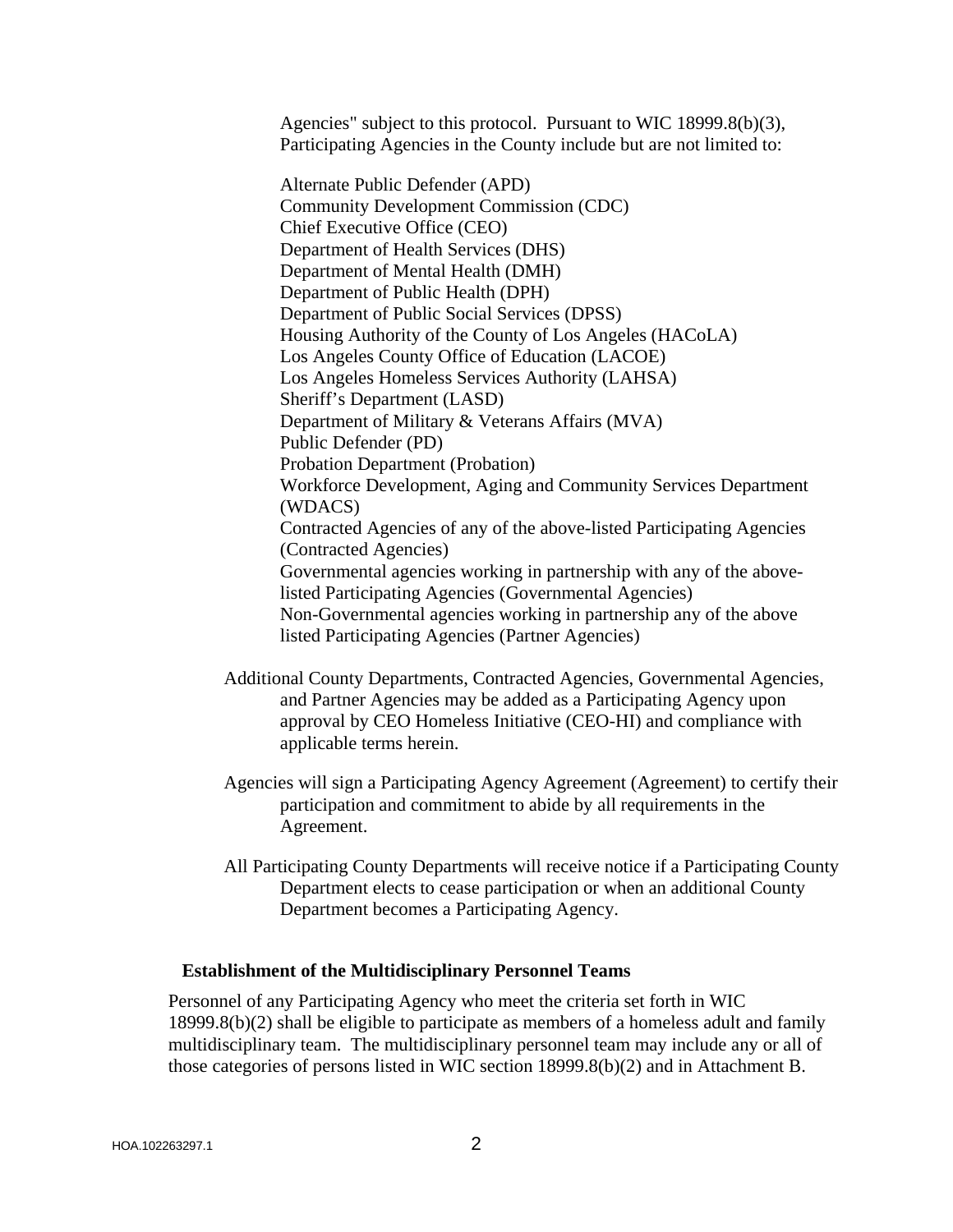## **Information/Data Items that May be Disclosed and Exchanged among Members of the Homeless Adult and Family Multidisciplinary Personnel Team**

- The members of the homeless adult and family multidisciplinary personnel team may disclose to and exchange with one another, information that may be designated as confidential under State law, if the members of the homeless adult and family multidisciplinary personnel team possessing that information reasonably believe it is generally relevant to the identification, assessment, and linkage of homeless adults and families to housing and supportive services, provided that no information may be shared in a manner prohibited by federal law or regulations.
	- "Relevant" information shall include any information that has any tendency to assist a homeless adult and family multidisciplinary personnel team to identify, assess, and link homeless adults and families to housing and supportive services. Examples of relevant information that would be deemed shareable by and between MDTs, include but are not limited to those items of information listed on Attachment A.
	- Representatives of domestic violence victim service organizations, as defined in subdivision (b) of Section 1037.1 of the Evidence Code, shall obtain a domestic violence victim's informed consent, in accordance with all applicable state and federal confidentiality laws, before disclosing information regarding a domestic violence victim or the victim's family.
	- Unless there is written authorization, in accordance with all applicable laws, by the patient, information provided by DPH and its contractors concerning substance abuse treatment shall be limited to indicating that there is no record of a particular individual in the Substance Abuse Prevention and Control (SAPC) records.
- 5.2 Participating Agencies shall take reasonable steps to ensure information is complete, accurate, and up to date to the extent necessary for the agency's intended purposes and that the information has not been altered or destroyed in an unauthorized manner.
- 5.3 No confidential information or writings shall be disclosed to persons who are not members of the homeless adult and family multidisciplinary personnel team, except to the extent required or permitted under applicable law.
- 5.4 Information and writings shared pursuant to this protocol are confidential. Testimony concerning the information and writings shared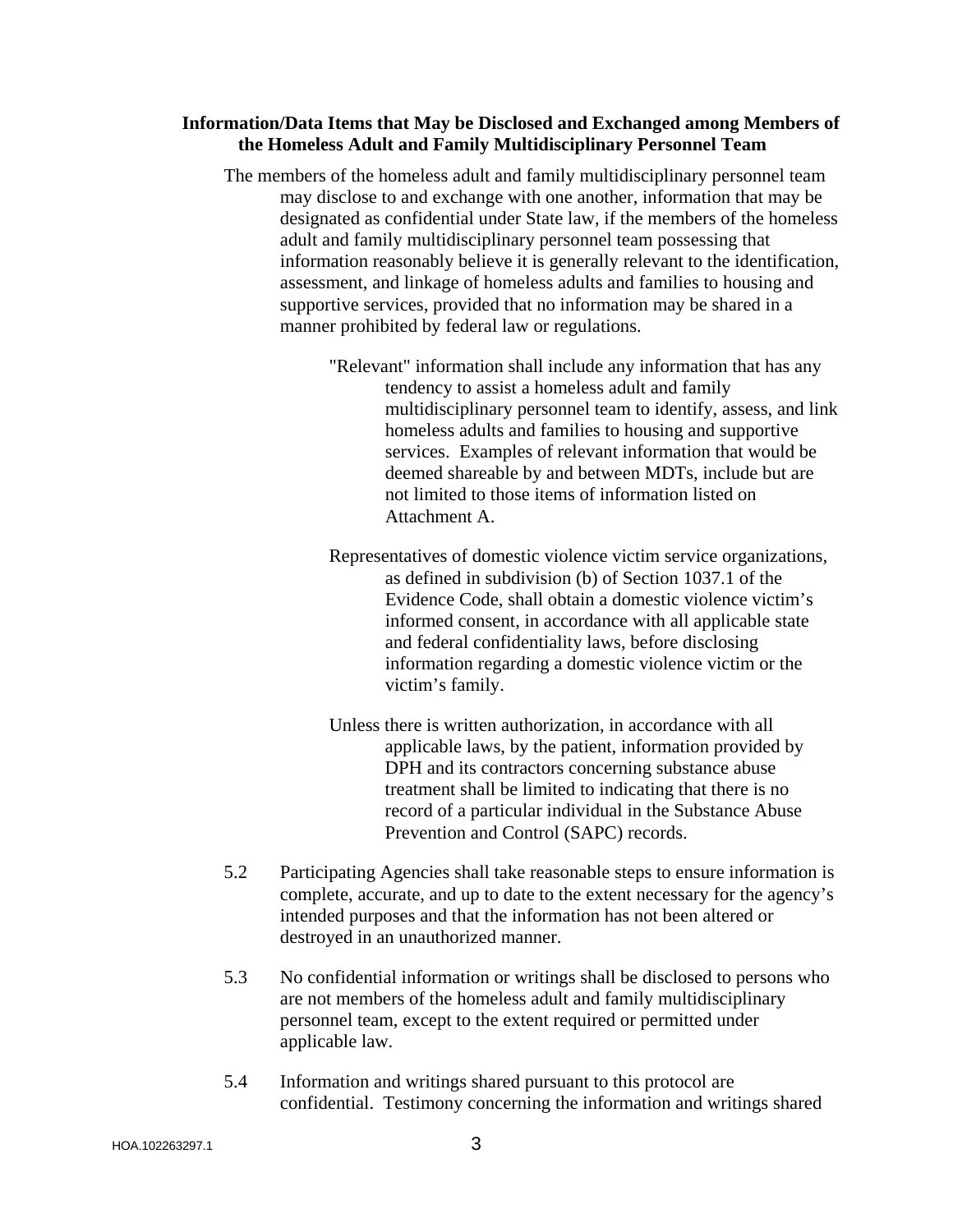pursuant to this protocol is not admissible in any criminal, civil, or juvenile court proceeding. Further, information and writings shared pursuant to this protocol shall be protected from discovery and disclosure by all applicable statutory and common law protections. In addition, law enforcement shall not use any information obtained via AB 210 for purposes other than to identify, assist, and link homeless individuals and families with housing and supportive services.

### **How Information May be Shared**

Information may be shared by and between MDT members in person, telephonically, via facsimile or electronically in a manner consistent with WIC 18999.8(c)(2).

- Electronic sharing of information/data under this Protocol will be facilitated by existing electronic data systems and electronic data systems that are under development (Data Systems).
- 6.3 Participating Agencies shall comply with the applicable information retention schedule established by the CEO-HI in accordance with applicable laws.

#### **Use of Shared Information**

Information shared pursuant to this protocol will be used to facilitate the identification and assessment of homeless adults and families and their linkage to the most appropriate housing and supportive services. The information will be used to keep Participating Agencies informed about the services homeless adults and families are currently receiving or have received in the past. Shared information will be used to coordinate care, ensure continuity of care, and reduce duplication and fragmentation of services.

#### **Policies and Procedures**

- The County shall develop written Countywide Policies and Procedures that include security and privacy awareness training for employees who will have access to information pursuant to this protocol.
- The Policies and Procedures shall include a requirement that all persons who have access to information shared by participating agencies, sign a confidentiality statement that includes, at a minimum, general use, security safeguards, acceptable use, and enforcement policies.
- All Participating Agencies shall receive a copy of the Countywide Policies and Procedures. Participating Agencies will certify their agreement to abide by the Policies and Procedures by signing the Participating Agencies Agreement.
- Each Participating Agency shall have the option to develop its own supplemental policies and procedures, which shall not conflict with the Countywide Policies and Procedures. If a Participating Agency develops such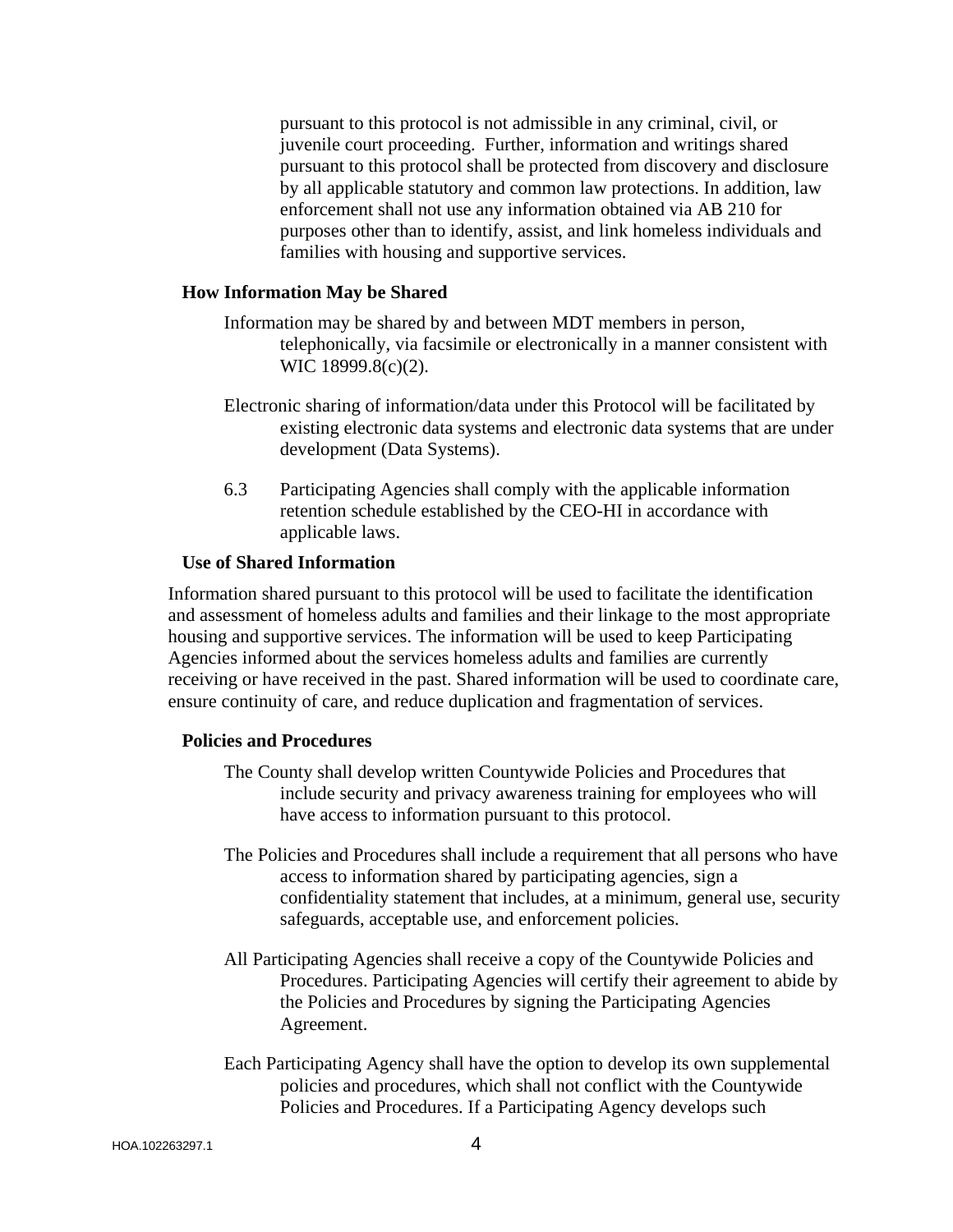supplemental policies and procedures, it will provide the most current version to CEO-HI no later than June  $30<sup>th</sup>$  of each year.

### **Ensuring Confidentiality**

- Participating Agencies shall employ security controls that meet applicable federal and state standards, including reasonable administrative, technical, and physical safeguards to ensure data confidentiality, integrity, and availability and to prevent unauthorized or inappropriate access, use, or disclosure.
- Every member of the homeless adult and family multidisciplinary personnel team who receives information or records regarding adults and families in his or her capacity as a member of the team shall be under the same privacy and confidentiality obligations and subject to the same confidentiality penalties as the person disclosing or providing the information or records. The information or records obtained shall be maintained in a manner that ensures the maximum protection of privacy and confidentiality rights.
- Information and records communicated or provided to the team members by all providers and agencies shall be deemed private and confidential and shall be protected from discovery and disclosure by all applicable statutory and common law protections. Existing civil and criminal penalties shall apply to the inappropriate disclosure of information held by the team members.

### **Implementation and Oversight**

CEO-HI will provide oversight and coordination of activities under this protocol and the development and implementation that supports this protocol, in addition to serving as a Participating Agency.

The Chief Information Office (CIO) will assist in the development and implementation of any new County government information system that directly supports the exchange of information under this protocol.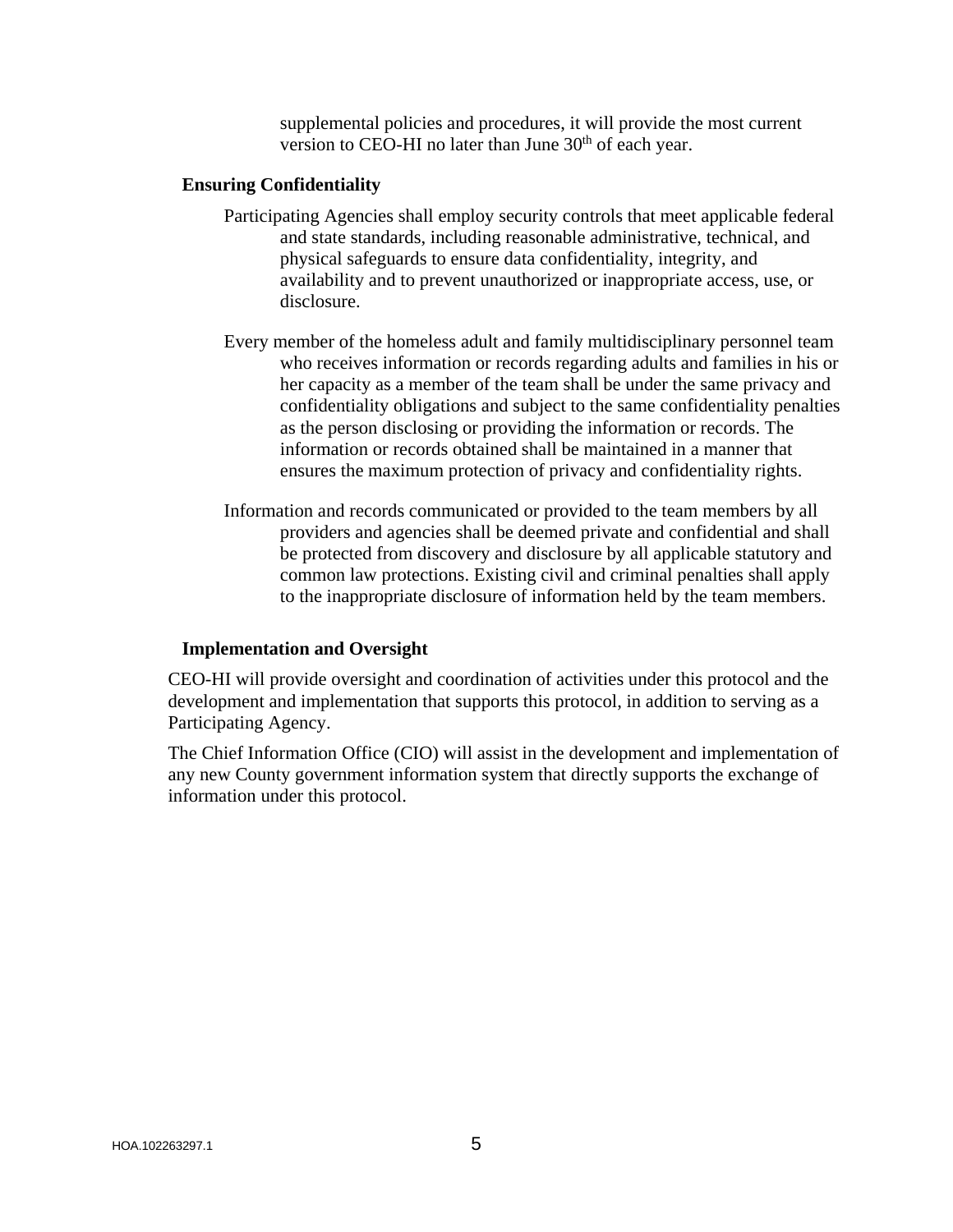# **Relevant Categories of Information to be Shared\***

- Demographic Information
- Contact Information
- Service and Program History
- Medical History
- Mental Health History
- Disability Status
- Housing and Homeless History and Status
- Benefit History and Status
- Criminal History and Status
- Probation Status
- Domestic Violence Status
- Veteran Status
- Employment and Educational History and Status
- High Risk Behavior, Violence, or Aggression History

\*This list is not exclusive. Members of homeless adult and family multidisciplinary personnel teams (MDTs) may share other information if they believe it is generally relevant to the identification, assessment, and linkage of homeless adults and families to housing and supportive services, provided that no information may be shared in a manner prohibited by federal law or regulations.